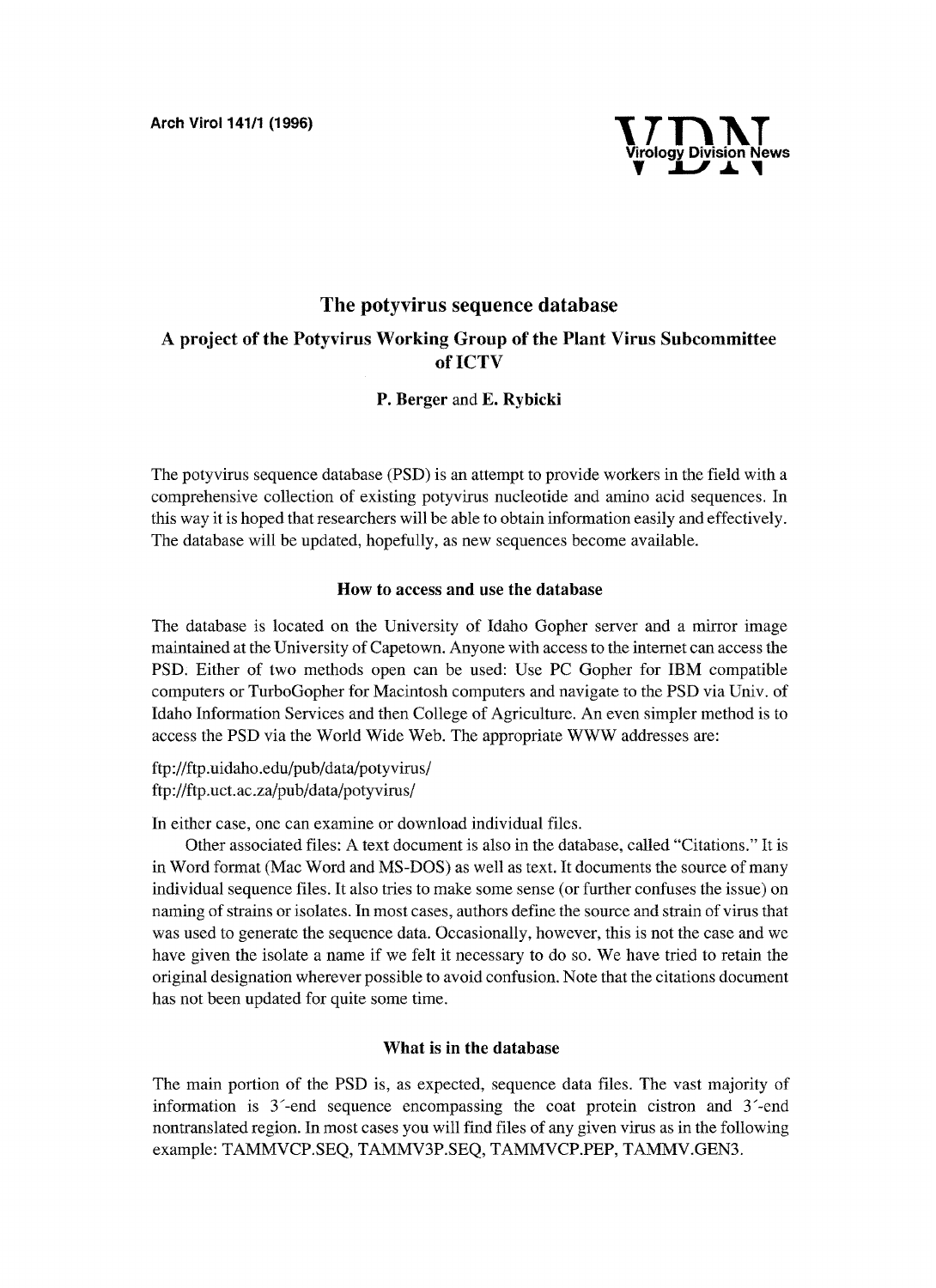The ".SEQ" extension is for nucleotide sequence while the ".PEP" extension is for amino acid sequence. Thus, TamMVCP.SEQ is the coat protein cistron nucleotide sequence from tamarillo mosaic virus, TamMV3p.SEQ is the 3"-end nontranslated sequence (the CP stop codon will always be with the CP sequences and not  $3'$ -end nontranslated sequences), and TamMVCP.pep is coat protein amino acid sequence. If a strain designation is required, it will be just prior to the extension. If datafile includes additional data upstream of the CP cistron, there may be a "+" in the name, such as "TAMMVCP+.SEQ." Complete nucleotide sequences will be listed as: PVYNCOMPL.SEQ. An extension ".GEN3" would indicate that this is the GenBank accession; it has not been altered in any way. However, since we have tried to include GenBank or EMBL accessions, there is some redundancy in the PSD. More recently, we have only included the GenBank or EMBL sequence and have not subdivided entries into components. All sequences are in GCG format. This means that comments are preceded by a colon (:) and the last comment before data will have a colon followed by two periods (:..). If, for some reason, you desire data in a format other than GCG and cannot easily reformat it, contact us and we can probably accomplish this for you. In many cases, the file in the database is identical to that submitted to GenBank or EMBL, so the accession number will be evident. These would also, in many cases, provide another source of amino acid sequence as well as amino acid sequence not included in the .pep file (e.g., partial NIb sequence). In other cases, where data were obtained from a publication (and not in GenBank or EMBL databases), we have tried to annotate at least to the point that one can find the original source of data. In the near future, we may also include multiple sequence alignments of the entire dataset. These will be in GCG .msf format. If you have access to GCG then it is possible to download the .msf file(s) and extract what is of interest to you, using the relevant GCG REFORMAT commands.

#### **Miscellaneaus**

At the present time, data contained within the PSD is correct and accurate to the best of our knowledge. There is no guarantee that this is so, however. We urge researchers generating sequence data to submit it to the major databases (e.g., GenBank) and also to the PSD. Note that any information in the PSD is in the public domain. Any users who find errors or discrepancies should contact Phil Berger or Ed Rybicki.

| Dr. Phil Berger            | Dr. Ed Rybicki          |
|----------------------------|-------------------------|
| Dept. of Plant, Soil,      | Dept. of Microbiology   |
| and Entomological Sciences | University of Cape Town |
| Rm. 242, Ag. Sci.          | Private Bag, Rondebosch |
| Moscow, ID 83844-2339      | 7700, South Africa      |
| 208-885-6319               | x27-21-650-3265         |
| 208-885-7760 (fax)         | $x27-21-650-4023$ (fax) |
| pberger@uidaho.edu         | ed@molbiol.uct.ac.za    |
|                            |                         |

In the future we are considering including information on potyvirus taxonomy, phylogenetic trees or other data that may be of use to researchers in the field. Your comments and suggestions are welcome.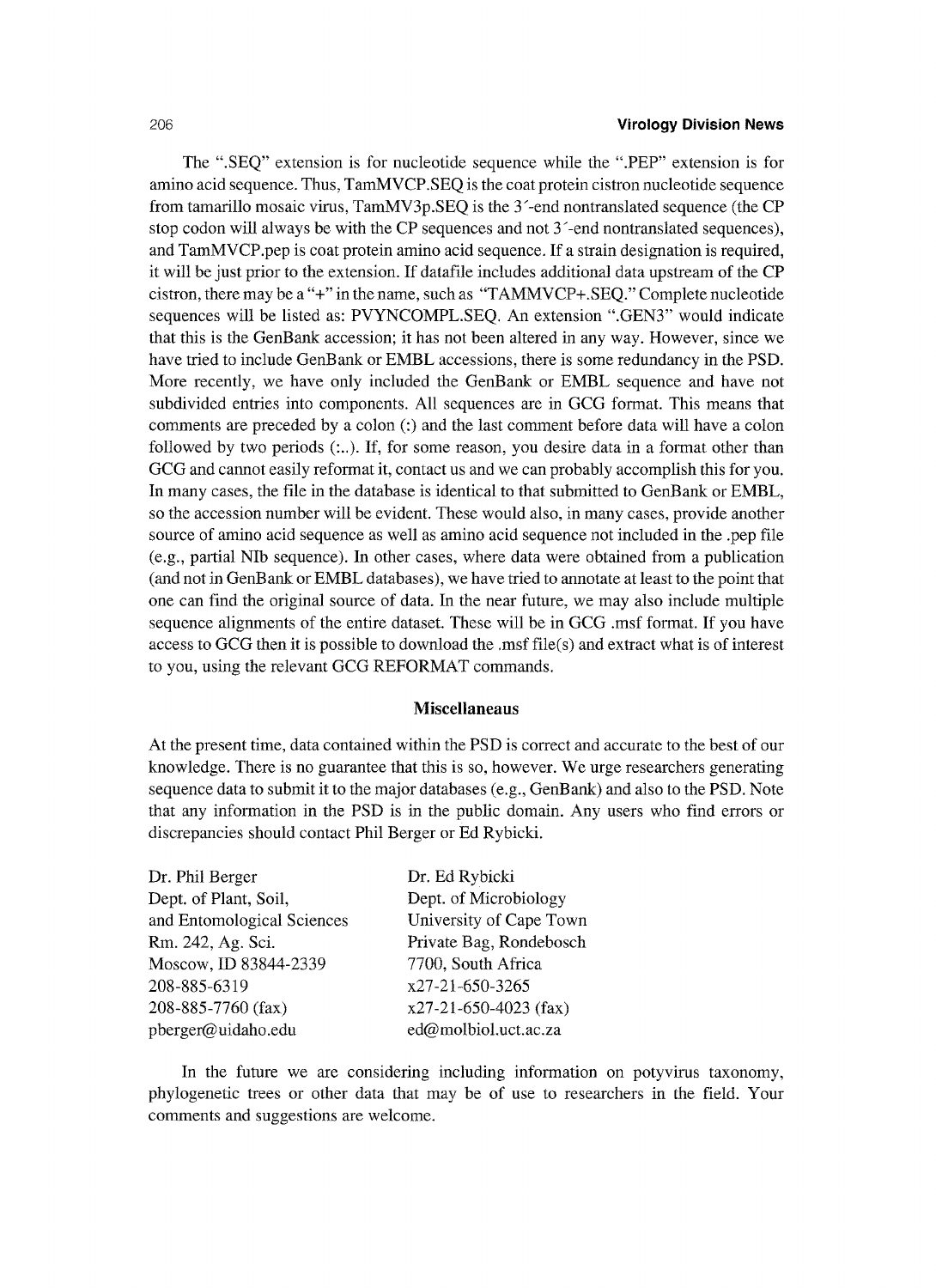#### **Virology Division News** *207*

## **International Biological Standards**

On behalf of the World Health Organization, The National Institute for Biological Standards and Control (NIBSC) develops, evaluates and distributes a wide range of International Biological Standards and other reference preparations. International Standards are the basis for calibrating the biological activity of existing or potential biological medicines. Standards are established by the WHO Expert Committee of Biological Standardization following extensive international collaborative studies and are defined in terms of International Units of biological activity. They are used in biomedical research and development and for the quality control and standardization of manufactured biological products in the following fields:

- Virology
- Bacteriology
- Vaccines
- Haematology
- Blood Products
- Antibodies and Immunoglobulins
- AIDS/HIV Research
- Endocrinology
- Hormones
- Cytokines and Growth Factors
- Medical Diagnostics
- Antibiotics
- Allergens

Over 600 different reference materials are available from NIBSC for a small handling fee. A catalogue detailing these materials is available free of charge.

To receive a NIBSC catalogue of Biological Standards and Reference materials, please contact:

> NIBSC, P.O. Box 1193, Potters Bar EN6 3QH, U.K. Tel/fax: + (44) 1707 646977 e-mall: standards@ nibsc.ac.uk

# **International Association of Biological Standardization Task Force on Vaccines Modulation of the Immune Response to Vaccine Antigens**

## **An International Symposium to be held from June 18th to 21st 1996 at the University of Bergen, Norway**

Scientific progress towards the development of new and improved vaccines against viral, bacterial and parasite infections continues to gather momentum and important international initiatives for the control and, in some cases eradication, of infectious diseases by immunization are underway. However, there are many scientific challenges ahead in the field of vaccination and immunization. One topic which deserves special consideration is that of development and evaluation of new adjuvants and the modulation of the immune response. Despite much research and development work, progress towards new and acceptable adjuvants for use in man has been slow. There are, however, encouraging signs of a renewed interest in this field and there have been several interesting developments. The Symposium will provide a timely opportunity for a review of progress and will include contributions on adjuvants and immune modulation in respect of vacccines for man and animals.